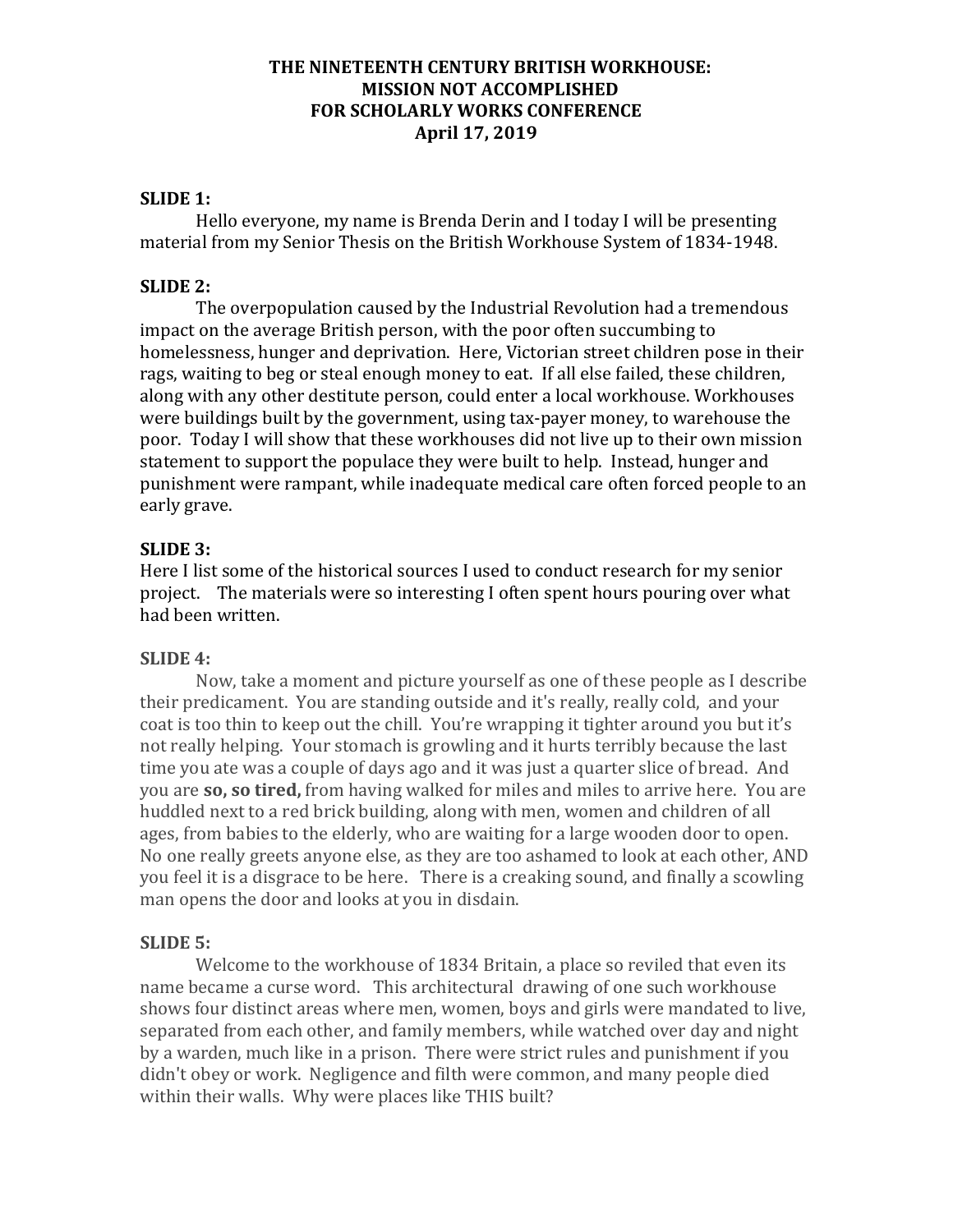### **SLIDE 6:**

Victorian England was bursting with individuals needing help like these people. In nineteenth century Britain, there were no government social services, such as food pantries, medical clinics or subsidized housing programs. There was no safety net. Many poor people either lived in slums or on the streets,

### **SLIDE 7:**

Here street BEGGGARS pursue an upper class woman, either to beseech her for money, or rob her pockets. On the other side, an elderly man asks for charity from a gentleman. Neither appears to be willing to help. Tax payers were burned out from being approached by beggars like these.

Britain was a Christian nation and believed TRULY needy, like orphans and the disabled should be helped. However, they also believed that able-bodied people should work for a living, no matter how old, or young, they were. These were the days before child labor laws. Everyone, no matter how young or old, was expected to **contribute**.

# **SLIDE 8:**

Here throngs of desperate people beg to be let into the GOVERNMENT SPONSORED union workhouse. But within the crowd, on the right bottom corner, there appears to be a family debating if they should go inside to receive services. Why would they hesitate? What were they afraid of?

### **SLIDE 9**:

Workhouses had terrible reputations. Most of them earned. Although this illustration is from the eighteenth century, it depicts an incident that actually occurred in the Datchworth workhouse in Hertfordshire where a family was literally starved to death. Drawings like these lived in the mind of the populace and terrified them

In 1832, Parliament passed the Poor Law Amendment Act**.** This act put in writing that people could no longer be given any form of charity directly from parishes such as money. Instead, they MUST enter the workhouse and work hard to earn food and lodging while living within its walls. However, stipulated within the SAME Act was a rule entitled Less Eligibility that stated conditions in workhouses had to be worse than the conditions available outside. Workhouses should be uncomfortable places and give just the bare minimum food and shelter to keep people alive. The rich felt this would deter people from claiming poor relief and would weed out those wanting help just because they were lazy.

# **SLIDE 10:**

To make matters even more complicated, in 1836, Parliament wrote a purported mission statement for all workhouse. Here are six of their goals.In my thesis, I looked at whether all the elements of the mission statement were met, given the restrictions of the rule of Less Eligibility. Due to time constraints today, I won't address each provision of the Mission Statement. However, as examples, I will show how numbers 1 and 5 were not met.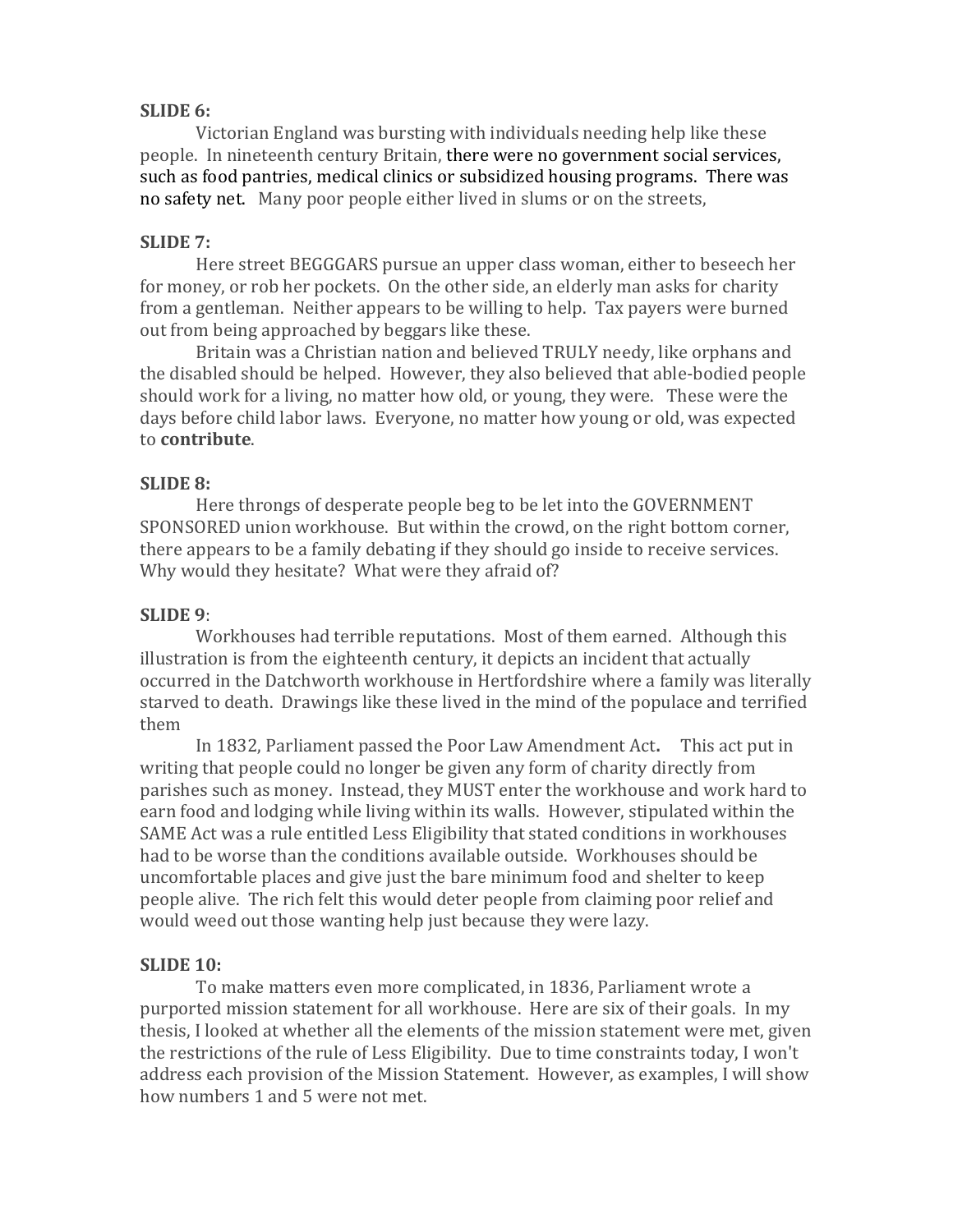### **SLIDE 11:**

Did the workhouse provide wholesome food? Here, a young boy in a workhouse asks for more porridge from a disbelieving master. (You may recognize him as Oliver Twist from the eponymous novel.)

What food was available in the workhouse was usually quite meager and not very nutritious. We have written testimony from a workhouse inmate that affirms this.

[Will Crooks,](http://www.workhouses.org.uk/Crooks/) recounted how gruel was served. He said, "When the stuff was put before them the old people began crying quietly and started picking out black specks from the porridge. These specks were caused by rats, which had defecated into the oatmeal as they had the undisturbed run of the oatmeal bin. No attempt was made to cleanse the oatmeal before it was prepared for the old people."

#### **SLIDE 12:**

Did the workhouse provide enough food? IN 1845 A SCANDAL erupted when it was discovered that inside the Andover workhouse starving men and boys fought over rotting horse bones that had been sent from the slaughterhouses to be crushed into fertilizer. Workhouse resident, 61-year-old Samuel Green described what happened when fresh bones arrived at the Andover Workhouse:

"We used to tell the fresh bones by the look of them and then we used to be like a parcel of dogs after them; some were not so particular about the bones being fresh as others… I eat it when it was stale and stinking because I was hungered, I suppose." Starvation in a workhouse shows that wholesome food was not provided.

### **SLIDE 13:**

Did the workhouse provide an immediate supply of medical attendance in CASE of illness?

Here we see a workhouse infirmary that seems very well organized and not crowded. Ladies are wrapped in warm clothing and the beds are placed with separations between them. However, this was not often the case. In June 1847 a medical officer for the Northern district of Huddersfield, wrote, "I have seen three individuals lying in their own filth with their hands and faces smeared with it for two days without being washed." These three individuals died within a few days of each other in June.

Matilda Beeton, a workhouse nurse, gave testimony before Parliament regarding the deplorable conditions of the infirmary:

*When I went there many of the sick patients were dirty, and their bodies crawling with vermin; one poor old woman, age over 80, was completely alive with them. The first morning, I attended to the dressing of her legs I found the sores full, and on closer inspection I had to do things to her body too indelicate for me to name…*

SHE said of her experience of the workhouse: "On the whole, it did not seem to me that a pauper's life was regarded in ANY other light than the sooner they were dead the better."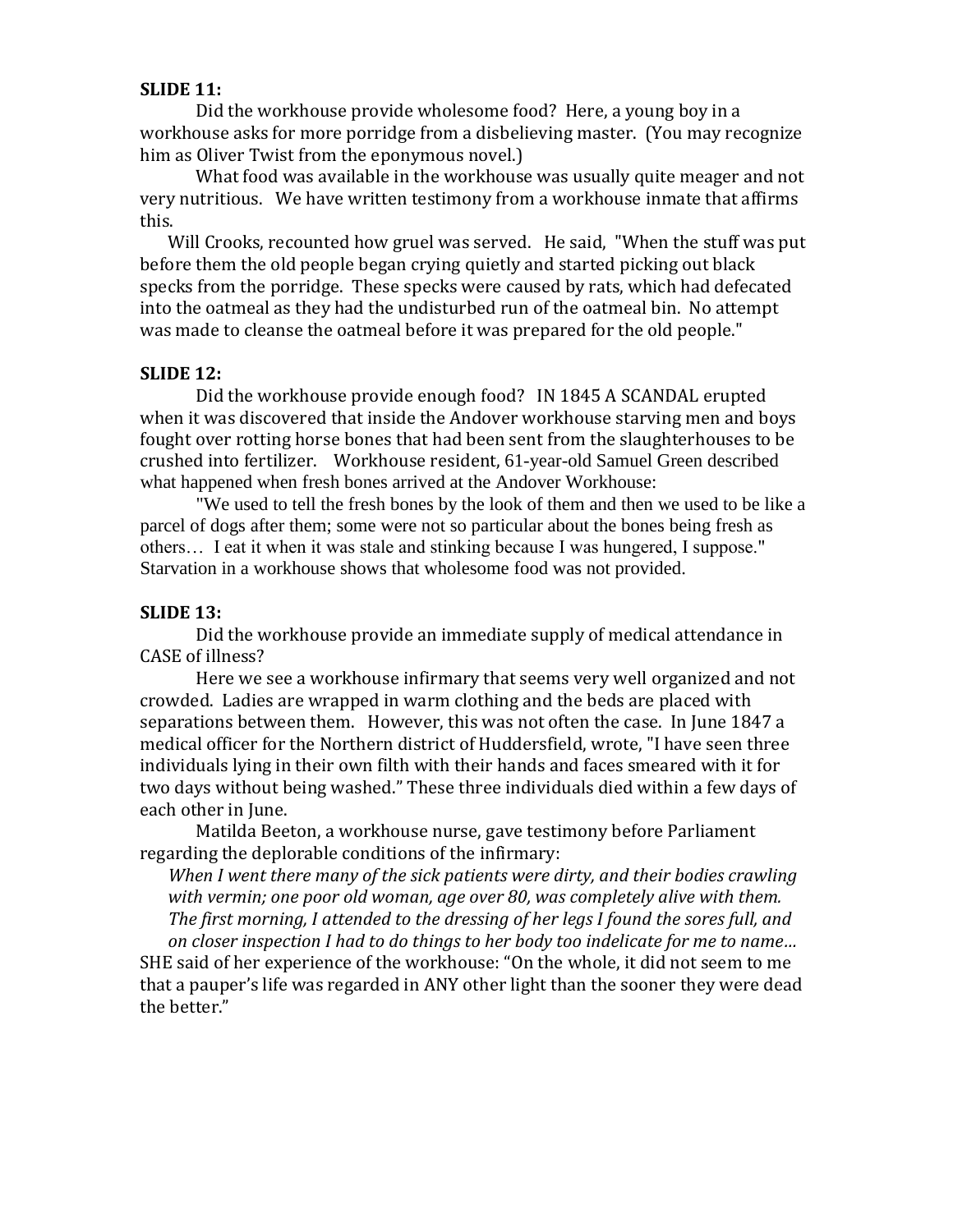# **SLIDE 14:**

This is an illustration of an unfortunate 22 year old man, named Thomas Bingham, who was burned to death in a sulfur cabinet, which workhouse doctors used to treat a skin condition called scabies. The master had put him in there and forgot. He died a few hours later. KILLING ones patrons through medical negligence is the antithesis of providing adequate medical care.

### **SLIDE 15**:

THIS is a satirical illustration of the workhouse. It shows all the horror and indignity people endured, even if some are exaggerated.

On the left, you can see starving people being denied entry and being insulted by the workhouse master who refers to them as "varmits", which means ANIMALS.

In the front of the panel, adults are smashing rope to make something called oakum. Oakum were rope strands used to caulk sailing ships. Shaven head children cry as they use their fingernails to pull apart the compacted, fraying, dirty, rope that was covered in rust, sticky tar and salt. The salt hurt terribly and caused the **tender** finger pads to BLEED continuously. Untreated cuts became infected from the dirt. Picking oakum had very little value and was actually meant as a form of punishment as it was menial, boring and repetitive.

In another panel, people are chained and hung from the ceiling as punishment for infraction of nonsensical workhouse rules. An elderly man PLEADS with the overseer, "Oh sir, have mercy on me, I cannot work so hard for I am old and feeble. Allow me but 10 minutes rest." The overseer is replying, "Rest indeed you lazy old thief, D'ye think you came in here to be a gentleman? Old AND young must labour here – what was the poor made for but to work? Go to the hemp you old rascal."

On the right, a man takes a wagon full of dead babies to the surgeon's office so he can use them for experiments. Victorians were TERRIFIED of having an improper irreligious burial in an unmarked grave, and the idea that their babies were being disposed of like TRASH or used for surgical practice was a direct attack on their dignity and humanity.

### **SLIDE 16**:

Eventually, the idea of work as penalty for being poor became increasingly repellant and inhumane to the British population. Greater understanding of poverty and its complex links with economic conditions (such as low pay and unemployment) gradually began to change the sentiments of those with power in Parliament on how to care for the poor. Poverty was no longer seen as a crime, but a condition to be remedied. As time went by, the goal of workhouses was to rehabilitate with an aim towards independence. Here we see men learning how to do shoemaking. In addition, women were taught how to sew, cook, and other household tasks.

# **SLIDE 17:**

In 1948, the National Assistance Act closed all institutions known as workhouses. Finally people could enjoying some leisure activities, Something that was completely unheard of during the workhouse era. Everyone, including the young and the elderly, were finally allowed to live in dignity through government funding, and enjoy some well deserved rest and recreation.